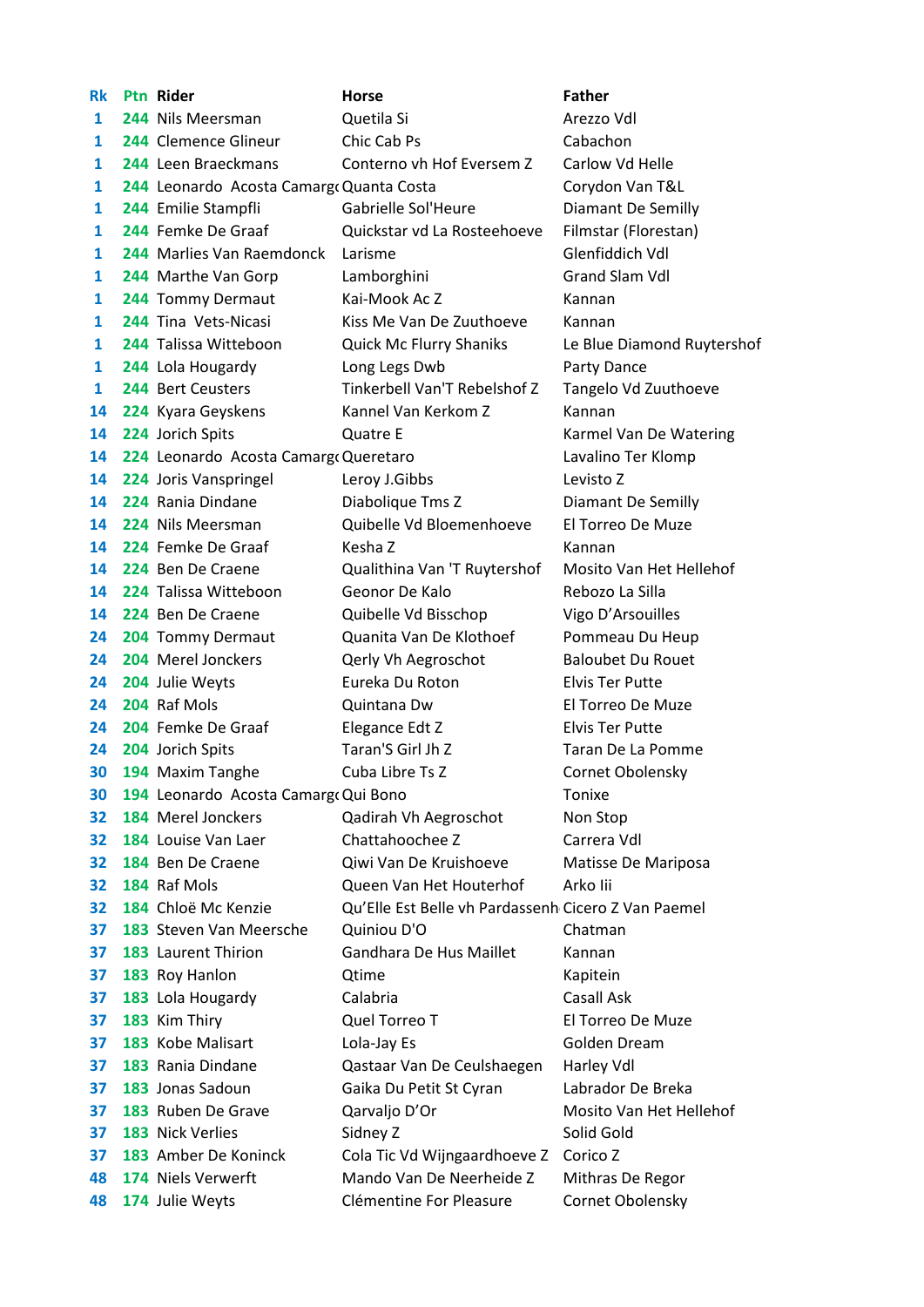**174** Mirte Roelants Quandor Van De Heffinck Wandor Vd Mispelaere **51 163** Roberto Mendonça Dias Burberry Dk T&L Z By Cera D'Ick **51 163** Jeroen Appelen Dyon Stg Z De Flor 111 **163** Laurent Thirion Valse Du Maillet Z Vagabond De La Pomme **51 163** Roy Hanlon By Cera Z By Cera D'Ick **163** Laurent Thirion Tinkerbell Du Maillet Z Taran De La Pomme **163** Kim Thiry Quick Silver Vh Farasohof Dominator 2000 Z **163** Bo Fievez Georgio De La Pomme Z George Z **51 163** Bo Fievez **Cuando Deux VIs** Halifax Van Het Kluizebos **163** Gilles Van Hamme Qatar Van'T Paradijs Mosito Van Het Hellehof **163** Stijn Schuurmans Tic Tac Van De Zuuthoeve Z Thunder Vd Zuuthoeve **163** Paige Jacobs Lambada Emillion **163** Jennifer Goddard Anastasia Canstakko **51 163** Emilia Hendrickx **Quinty-Nina** Kaisar Van Het Lambroeck **64 154 Ellen Timmermans Senshi Van Het Eikenhof Z Sir Obolensky Z 154** Zarah Leemans Qualty Of New Love Leandro Vg **66 153** Jeroen Appelen Thunderball Toulon **143** Lola Hougardy Incini Z Iron Man Vd Padenborre **143** Nick Verlies Dopamine Z Dominator 2000 Z **143** Patrick Jonkmans Dima Van Het Langwater Z Diamant De Semilly **67 143** Thomas De Wit Hamlet Dw Z Halifax Van Het Kluizebos **143** Djani De Beule Qoachella Mosito Van Het Hellehof **143** Craane Laura Qerly Van De Noordheuvel Zambesi **67 143** Floor Stevens Copacabana Z Cristallo I **143** Steven Van Meersche Qupi D'O Hos D'O **133** Joep Wenselaers Qolibri Van T Roosakker Kannan **133** Mieke Wils So Happy Eqm Happydam **124** Hanna Pszeniczko Casanova Z Cavalo Z **123** Emilie Mottie Quality Van De Noordheuvel Zambesi **122** Lola Hougardy Civala D'Ayrifagne Z Cicero Z Van Paemel **122** Gilles Van Hamme Devils Decision Z Diamant De Semilly **79 122 Laurent Thirion Special Cera Du Maillet Z Stakkato 122** Charlotte Lutz Kavalier Chavannais Tangelo Vd Zuuthoeve **122** Cassandra Braeckmans Blue Balou Tb Action Blue **79 122 Floor Porters Scarlett O'Hara N89 Z Stakkato Gold 122** Kerstin Deakin Control Z Cicero Z Van Paemel **79 122** Leonardo Acosta Camargo Devil'S Dyke T&L Z Dieu Merci Van T&L **122** Philippa Arnold Quique'S Quest For Pleasure For Pleasure **79 122** Mirte Roelants King Buissonière Heavy Metal **79 122** Mirte Roelants Karat Buissonnière Heavy Metal **79 122** Femke De Graaf Layla P Hotspot **122** Elodie Barrer Ghost L'Arc De Triomphe **79 122** Roy Hanlon Number One Vh Gevahof Z Numero Uno **122** Thibault Palm Gowin Quickly De Kreisker **79 122** Roberto Mendonça Dias Thio Van T&L Toulon **122** Toon Maes Quinquina Van'T Hoogeinde Diamant De Semilly **122** Toon Maes Lachouffe Van'T Imdehof Z Levisto Alpha Z **122** Morine Donnay Gengiskhan De Queen Carusso Ls **122** Axelle Druyts-Hens Maurysito De Nuit Z Mosito Van Het Hellehof **99 113** Delplace Zora **Kilimandjaro D'Eel** Peppermill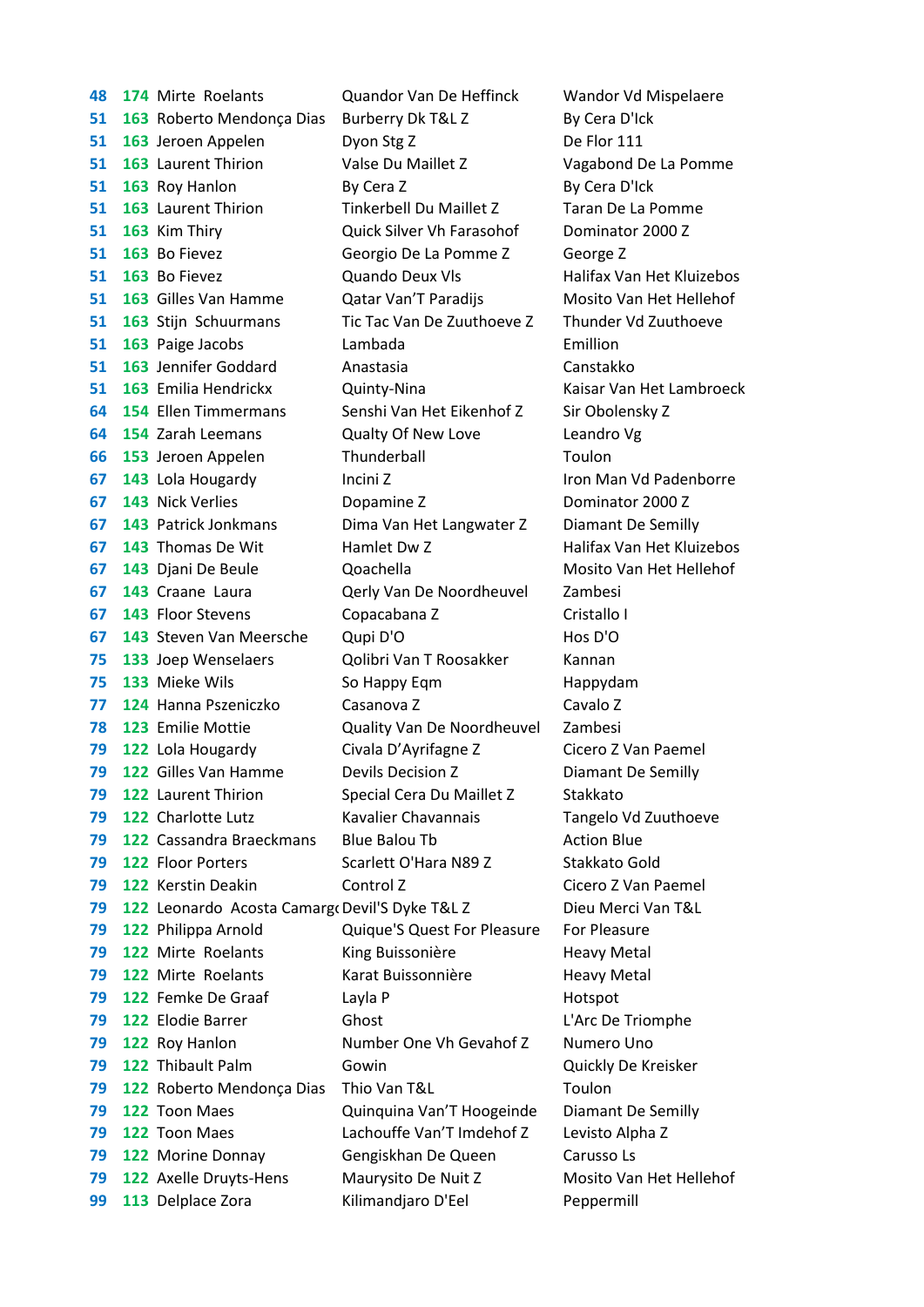**113** Rania Dindane Qasim Van De Dompelhoeve Millais **103** Rania Dindane Qieli Qieli Van Ter Royen Malito De Reve **103** Robin Van Thillo Quell Torreo V El Torreo De Muze **102** Jef Wellens Quissini Van Baublo Corydon Van T&L **103 102** Michelle Vermeeren Coconut Z Cicero Z Van Paemel **102** Emilie Mottie **Grace V.H.V.Z George Z 102** Delphine Liesse Qing Kong M Tangelo Vd Zuuthoeve **102** Jan Claeys **Abdo Vh Merelsnest Z** Arko Iii **102** Mirten Mertens Chico Vdc Z Corico Z **102** Arnika Van Assche Footloose Vd Withoeve Z Fantomas De Muze **102** Lola De Braekeleer Quite Special Des Jonquières I'M Special De Muze **103 102** Morine Donnay Good Vibes Cornet Obolensky **112 93** Stijn Van Gorp Qpido S&T Exxon Hedonist **92** Hanne Vandermeeren Qarmijn -K Van 'T Kattenheye Armstrong Vd Kapel **114 82** Anne Cuyt Noukie Vd Start Z Non Stop **114 82** Jean Philippe Cas Goodly Girll Chabus Z George Z **82** Jonas Sadoun Quasibelle Du Seigneur Éternity Du Seigneur **82** Jeroen Verschueren Armstrong P&S Z Andiamo **114 82 Toon Maes Chatman Queen Z Carlow Vd Helle 82** Marlies Van Raemdonck Kato Van 'T Plutoniahof Tangelo Vd Zuuthoeve **82** Philippa Arnold Quic-K Van'T Kattenheye Iron Man Vd Padenborre **82** Jan Claeys Canach De Fribois Z Cassalco **73** Mirte Roelants Koksinelle Du Champ Vert Veneur D'Isigny **123 72 Lola Hougardy Diamentto Tophorse Z Dominator 2000 Z 63** Thomas De Wit El Nino Bull'S Eye Z El Torreo De Muze **62** Ellen Timmermans Quilano **62** Lise Fol Queen Of The Stars Grand Slam Vdl **62** Denize Van Der Poel Lets Fight Vdp Hampshire Vdl **61** Julie-Pascale Ruant Climax Of Picobello Z Calvaro Z **61** Joris Geenen Calinka Hp Z Casallo Z **61** Tibo Hendrickx Quokette Van De Padenborre Cornet Obolensky **61** Frédéric Vernaet Quatre Mai L Corydon Van T&L **61** Nick Vrins Del Pierro Z Diamant De Semilly **61** Daan Bernaerts Leandro Glenfiddich Vdl **128 61 Marco Van Der Schraelen Quino + Rc Kaisar Van Het Lambroeck 128 61 Lola Hougardy Ella De Saint Gatien Kannan** 128 61 Daan Bernaerts **Qanthago Van 'T Huka** Kannan **128 61 Charlotte Lutz** Korrigan H Z Kannan **61** Joris Geenen Kiody Asborne Z Kioto Vh Simsehof **128 61 Melanie Hamerlinck Cadira Vd Bosdam Matisse De Mariposa 61** Cassandra Braeckmans Lambel Ze Tb Messenger **128 61 Steven Van Meersche Quinie Communist Communist Communist Communist Communist Communist Communist Communist Communist Communist Communist Communist Communist Communist Communist Communist Communist Communist Communi 61** Nick Vrins Quentao Jw Vd Moerhoeve Vigo D'Arsouilles **61** Nick Vrins Quickstep **61** Thomas De Wit Lolita **61** Eline Goethals Ella Bella **61** Kris Christiaens Agalee Vd Meulenberg Z Aganix Du Seigneur Z **128 61 Gierech Odile** Liana **Communist Liana** Antertemant 128 61 Elodie Barrer Grace Kelly Du Lerchenberg Canturo **128 61 Jorik Vervoort Cupido H** Cicero Z Van Paemel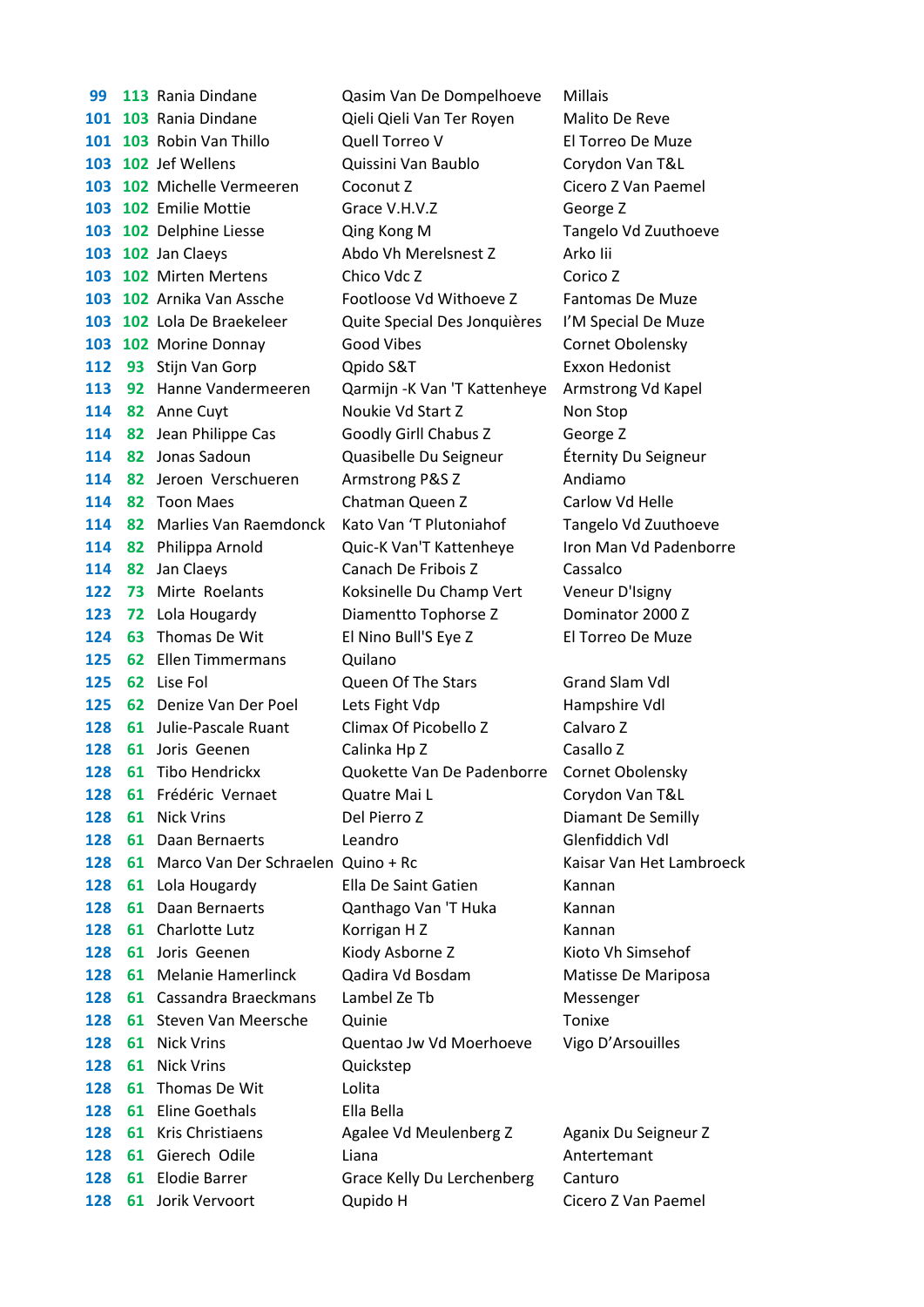| 128 |    | 61 Jan Claeys                  | Clearround Vd Gallatashoeve Z Comme Il Faut         |                          |
|-----|----|--------------------------------|-----------------------------------------------------|--------------------------|
| 128 | 61 | <b>Thibault Palm</b>           | Galante De Vannoue                                  | Conterno Grande          |
| 128 |    | 61 Paul Scheirs                | Quinto Star Sp                                      | Cumthago C               |
| 128 | 61 | Raf Kooremans                  | Dorada V'T Koningshof Z                             | Dominator 2000 Z         |
| 128 | 61 | Charline Vandergeeten          | Eternity Vd Berghoeve Z                             | E.T Cryozootech          |
| 128 |    | 61 Sander Everaert             | Questor Js                                          | Echo Van 'T Spieveld     |
| 128 |    | 61 Chaouki Rijnders            | Exellentia Z                                        | El Torreo De Muze        |
| 128 | 61 | Jan Vlemmix                    | Lamee                                               | Glasgow W Vh Merelsnest  |
| 128 | 61 | Jan Vlemmix                    | L                                                   | Grandorado Tn            |
| 128 |    | 61 Stef Leenaerts              | Qadira Van De Capelakker                            | Kannan                   |
| 128 |    | 61 Wannes Notele               | Qerlin Blue vd Dekshoeven                           | Kannan                   |
| 128 |    | 61 Charline Vandergeeten       | Quincy Vd Romstee                                   | Kiekeboe                 |
| 128 |    | 61 Raf Kooremans               | Qwando Van De Rispen                                | Matisse De Mariposa      |
| 128 | 61 | Raf Kooremans                  | Quebec Van De Rozenberg                             | Mosito Van Het Hellehof  |
| 128 |    | 61 Chaouki Rijnders            | Quantum De Reve                                     | Nabab De Reve            |
| 128 |    | 61 Alaric Dubrulle             | Soleil Vb Z                                         | Sir Obolensky Z          |
| 128 |    | 61 Tibo Hendrickx              | Sabrina                                             | Sir Obolensky Z          |
| 128 |    | 61 Joeri Van Beers             | <b>Quantum Van Overis</b>                           | Tangelo Vd Zuuthoeve     |
| 128 |    | 61 Violette Bertrand           | Kalita <sub>0</sub>                                 | Verdi                    |
| 128 |    | 61 Christy Dictus              | Letricia Van Been                                   | Aganix Du Seigneur Z     |
| 128 | 61 | <b>Mirten Mertens</b>          | Adonis Z                                            | <b>Aktion Pur Z</b>      |
| 128 |    | 61 Sharon Janssens             | American Pie De Tiji                                | <b>Aktion Pur Z</b>      |
| 128 | 61 | Silke Van Puyenbroeck          | River Dance Du Culot                                | Berner                   |
| 128 |    | 61 Viktor Daem                 | Coup De Cour Kvg Z                                  | Cicero Z Van Paemel      |
| 128 |    | 61 Christoph Verheyen          | Qualitee                                            | Colestus                 |
| 128 | 61 | Morine Donnay                  | Georges De Baufour                                  | Cornet Obolensky         |
| 128 | 61 | <b>Marnick Spits</b>           | Cover Girl Dh Z                                     | Cornet Obolensky         |
| 128 | 61 | Steven Van Meersche            | Quo Vadis                                           | Di Cantero Van Ter Hulst |
| 128 |    | <b>61</b> Emilie Francois      | Kwartstone De Bargette                              | Diamant De Semilly       |
| 128 | 61 | Rebecca Lindeblad              | Elle                                                | <b>Elvis Ter Putte</b>   |
| 128 | 61 | Paige Jacobs                   | <b>Gladiator Hz</b>                                 | <b>Global Express</b>    |
| 128 |    | 61 Morine Donnay               | Grisou Du Blofagnu Z                                | <b>Gretto Sitte</b>      |
| 128 | 61 | Morine Donnay                  | Quiline Vd Bisschop                                 | Harley Vdl               |
| 128 | 61 | <b>Marnick Spits</b>           | Queen Of Hearts Dwerse Hager Iron Man Vd Padenborre |                          |
| 128 | 61 | Jens Van Dyck                  | Jipsy                                               | Jaguar Van Paemel        |
| 128 | 61 | <b>Dries Goossens</b>          | <b>Quick Peer</b>                                   | Joepie Vd Wateringhoeve  |
| 128 | 61 | Gina Van Dam                   | Kenji                                               | Numero Uno               |
| 128 | 61 | <b>Audrey Cudel</b>            | Guizmo Boy                                          | Old Chap Tame            |
| 128 | 61 | Christoph Verheyen             | Quan R Z                                            | Quannan R                |
| 128 | 61 | <b>Floor Stevens</b>           | Jikie De Virton                                     | <b>Taalex</b>            |
| 128 |    | 61 Christoph Verheyen          | Querida vd Hemelse Breedte                          | Tangelo Vd Zuuthoeve     |
| 128 | 61 | Lynn - Cedric D Have-Broel Ace |                                                     | Aimar Vh Polderhof       |
| 128 | 61 | Lola Hougardy                  | Quito                                               | <b>Baltic Vdl</b>        |
| 128 | 61 | Morine Donnay                  | Kartoon D'Ayrifagne                                 | Cardento                 |
| 128 | 61 | Charlotte Lutz                 | Cordial Chabus Z                                    | Cicero Z Van Paemel      |
| 128 |    | 61 Lola Hougardy               | Conthatol Ps                                        | Conthargos               |
| 128 | 61 | Jeroen Appelen                 | Dillen 111                                          | De Flor 111              |
| 128 | 61 | Aline Henricot                 | Dhengis D'Amour Z                                   | Dominator 2000 Z         |
| 128 | 61 | Nick Bossaerts                 | Qiawatha                                            | Dominator 2000 Z         |
| 128 | 61 | <b>Charlotte Hus</b>           | Quibelle                                            | Douglas Vdl              |
|     |    |                                |                                                     |                          |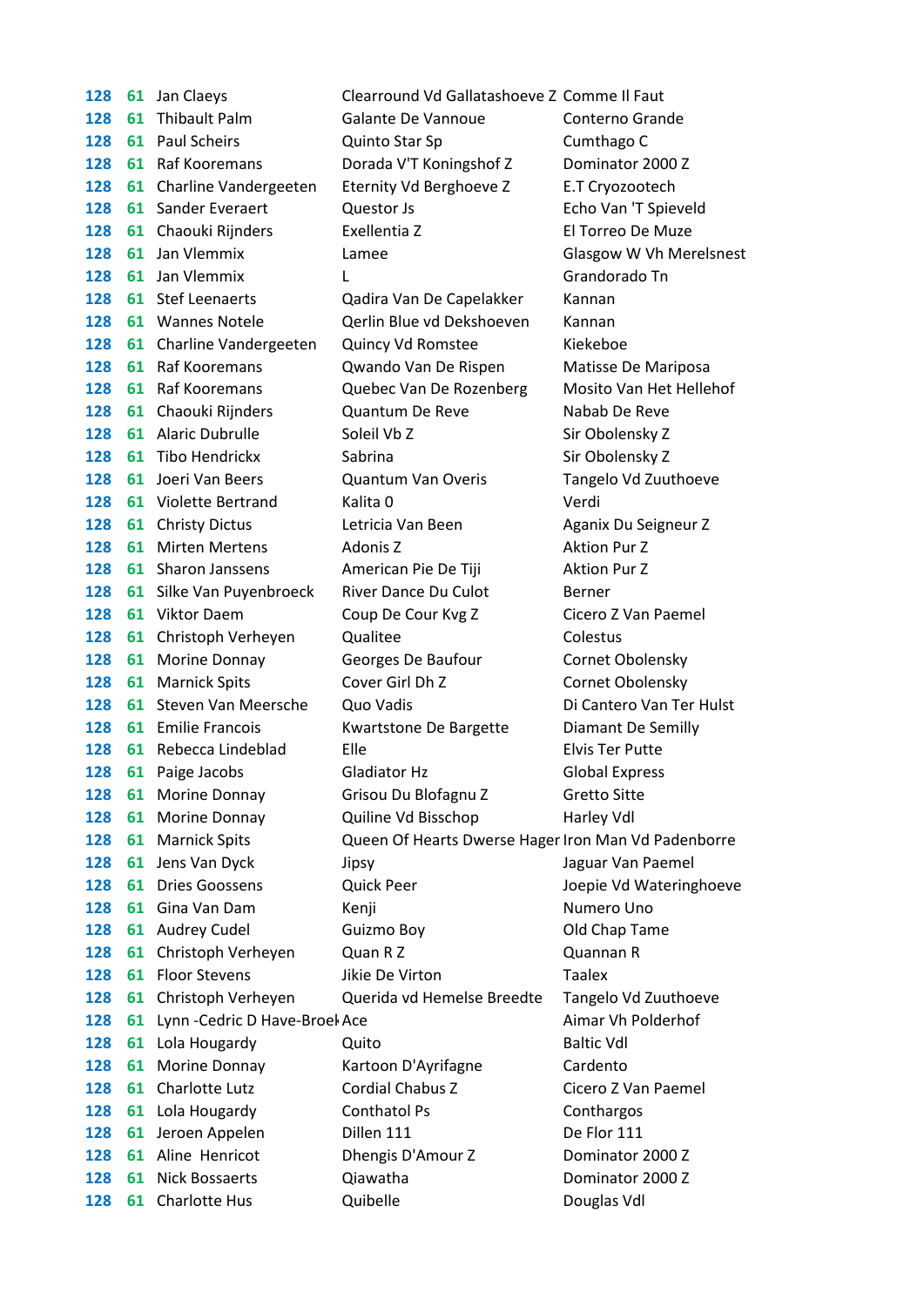**128 61 Leonardo Acosta Camargo Karla Narraya Leonardo Acosta Camargo Karla Leonardo Vdl 61** Stef Bossaerts Qiana Elvis Ter Putte **128 61 Roy Hanlon** Q Time **COM COMPONE COMPONE CONTRACT CONTRACT CONTRACT CONTRACT CONTRACT CONTRACT CONTRACT CONTRACT CONTRACT CONTRACT CONTRACT CONTRACT CONTRACT CONTRACT CONTRACT CONTRACT CONTRACT CONTRACT CONTRACT C 61** Stef Bossaerts Loyd Davidshof Z Levisto Z **61** Cassandra Braeckmans Lamkel Ze Tb Messenger **61** Stef Bossaerts Qadér Davidshof Z Quickly De Kreisker **128 61** Lynn D'Have Sacha Z Stakkato **61** Nina De Backer Quanteela Tangelo Vd Zuuthoeve **128 61 Thomas De Wit** Quinette **128 61 Chaouki Rijnders Cibelle Van Het Hobos 128 61** Jeroen Appelen Con Cherie Ps **211 52 Mieke Wils Cute Eqm Cute Form Vigo D'Arsouilles 52** Caro Pauwels Qualetha Van Het Steentje Denzel Van T' Meulenhof **52** Silke Hoste Quirani Van De Maltahoeve El Torreo De Muze **52** Laura Craane Luyindula Van D'Hoeve Arezzo Vdl **51** Terry Van Dingenen Chapeau Hk Z Canturano **51** Ian O Grady Londons Blue Girl Ps London **41** Melanie Hamerlinck Quelle Belle Vd Heffinck Cabrio Vd Heffinck **41** Julie-Pascale Ruant Candy Picobello Z Cornet Obolensky **41** Kim Thiry **Quality Gold vh Farasohof** Solid Gold **41** Steven Van Meersche Thunder Boy Van 'T Laar Thunder Vd Zuuthoeve **41** Daphne Van Hende Gazelle **41** Lola De Braekeleer Charlie Be Good Z Cornet Obolensky **41** Alaric Dubrulle Kookai De Bellignies Diamant De Bellignies **217 41** Jan Claeys **Quel Choix** Cuel Choix Elvis Ter Putte **41** Lente Dierickx Quercus Van Den Oude Eik Jenson Van Het Meulenhof **41** Arnika Van Assche Qi-Gong Van De Koekoek Mosito Van Het Hellehof **41** Wannes Notele Qiara Polka Amauretta Tangelo Vd Zuuthoeve **41** Kris Christiaens Verdun Vd Berghoeve Vagabond De La Pomme **41** Rebecca Lindeblad Priscilla Elvis Ter Putte **217 41** Christy Dictus Lfanbanix Van Beek Fantomas De Muze **217 41** Christoph Verheyen Fortune || R Z Fantomas De Muze **41** Lise De Pauw Que Pasa vd Haagakkers Horion De Libersart **41** Tommy Dermaut Loverboy Hd Z Levisto Z **41** Filippo Ferrantelli Last Samurai Lincolhnm **41** Steven Van Meersche Quandarelle Van Ter Royen Taran De La Pomme **41** Jaime Marsh Q Jewels Touch Of Charm Cicero Z Van Paemel **41** Mathieu Van Raes Lendl I.K. Canad Slam Vdl **41** Céline Vierstaete Quantana D'O Tangelo Vd Zuuthoeve **239 31 Gilles Van Hamme Hocus Pocus 111 Z Hermantico 31** Boy-Adrian Van Gelderen Quilana Van De Drielinden Chatman **31** Gert Bloemen Quicksilver Of Elvis Elvis Ter Putte **31** Dries Goossens Qahdala Vd Heuvel Messi Of Colors **31** Viktor Daem Quilinia Emerald Van 'T Ruytershof **31** Jonas Sadoun Kasibelle Du Seigneur Éternity Du Seigneur **239 31** Jaime Marsh **Q Jewels Touch Of Quality** Kannan **21** Daan Bernaerts Coupe Germany Coupe D'Or **246 21 Hans De Smet Diamanté Dsl Z Dominator 2000 Z 21** Daan Bernaerts **Questa 16** Stakkato **21** Thibault Vermeulen Quibus Vd Bisschop Vigo D'Arsouilles